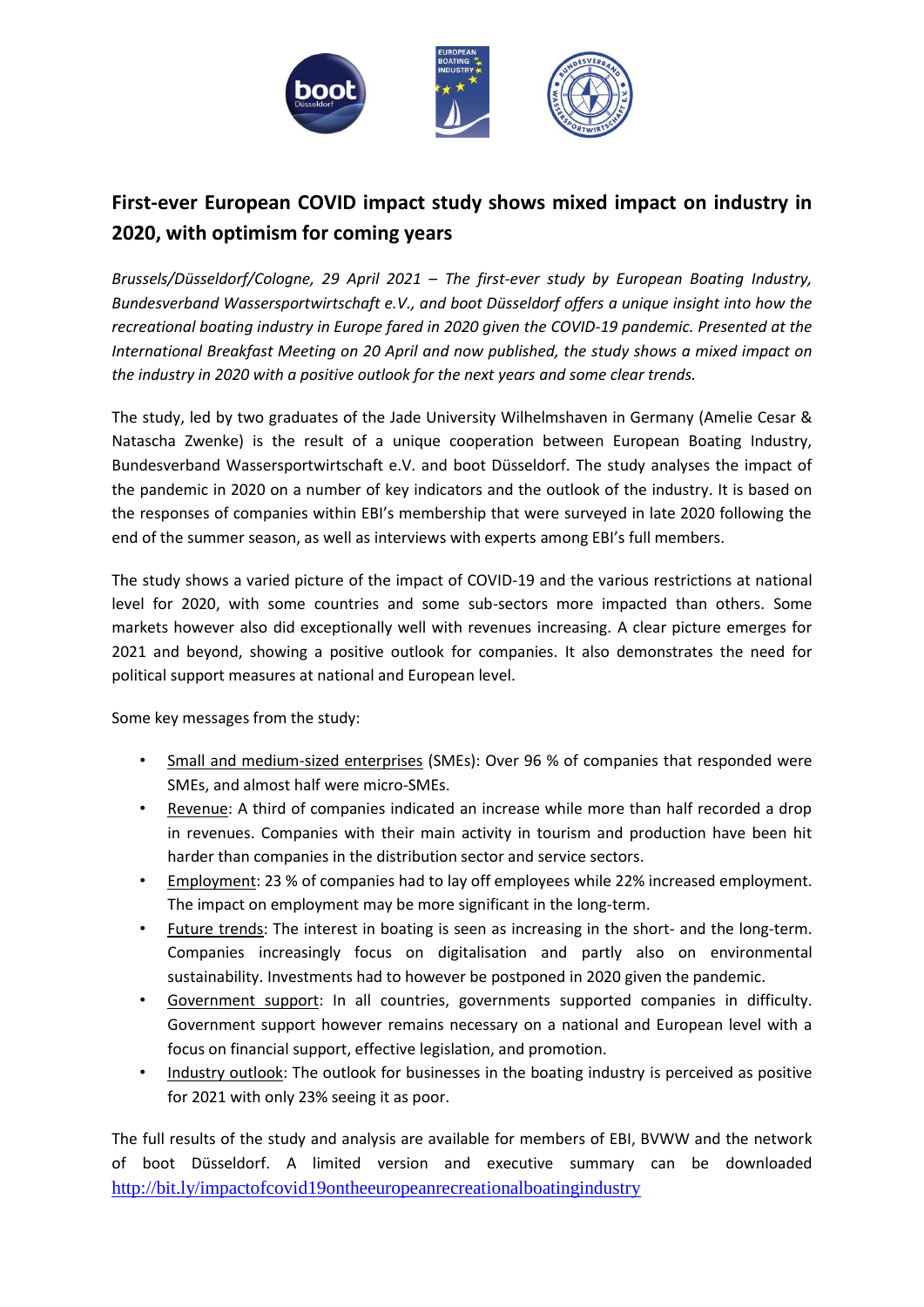

Commenting on the study **Petros Michelidakis, boot Düsseldorf Project Director**, said: "*The result of this study is also essential for the further development of boot Düsseldorf. The international boating industry and the entire water sports have enormous potential. We will use this for boot Düsseldorf and continue to offer the water sports community a show that is unique worldwide and will be the reflection of the market. I am very pleased that we will already prove this at boot 2022, because the industry's interest in taking part and present to its audience again is very high*."

Karsten Stahlhut, **Managing Director of BVWW** commented "*The study shows the great potential of the water sports industry. Together, we should do our utmost to always remain future-proof and innovative, also with regard to digitalisation and the upcoming technical transformation*"

**Philip Easthill, EBI Secretary-General**, stated: "*It is encouraging to see that our industry has been able to hold up well in 2020 and companies are positive for the future. This shows the resilience of our industry and hard work over the last year. Our industry is clearly very well positioned to take advantage of new consumer trends and benefit in the short- and long-term. Given the impact that the pandemic has nevertheless had, the study clearly shows the importance of effective policy at all levels of government to support recovery and help the industry return to growth in the next years."*

## **About boot Düsseldorf**

boot Düsseldorf is the biggest boat and water sports trade fair in the world with almost 250,000 visitors and is the place where all of the industry meets every January. About 2,000 exhibitors are presenting their interesting innovations, attractive new developments and maritime equipment with the next edition taking place from 22 to 30 January 2022. The market will be coming to Düsseldorf to provide an exciting insight into the entire water sports world for the nine-day exhibition covering 220,000 square metres in 17 different halls. There is something for every water sports enthusiast, with the main focus on boats and yachts, motors and engine technology, equipment and accessories, services, canoes, kayaks, kitesurfing, rowing, diving, surfing, wakeboarding, windsurfing, SUP, fishing, maritime art, marinas, water sports facilities, beach resorts and chartering. All necessary information can be found on boot Düsseldorf's website, [boot.com.](https://www.boot.com/)

Press contact: Tania Vellen, Phone: +49 211 4560 518, Email: [VellenT@messe-duesseldorf.de](mailto:VellenT@messe-duesseldorf.de) and Cathrin Neitzel, Phone: +49 211 4560 589, Email[: NeitzelC@messe-duesseldorf.de](mailto:NeitzelC@messe-duesseldorf.de)

## **About Bundesverband Wassersportwirtschaft e.V.**

The German Leisure Marine Federation (Bundesverband Wassersportwirtschaft e.v.) has been the voice of the German water sports industry for over 50 years and represents the interests of the industry at national and international level. More information can be found o[n www.bvww.org](http://www.bvww.org/)

Press contact: [info@bvww.org](mailto:info@bvww.org)

## **About European Boating Industry**

European Boating Industry (EBI) represents the recreational boating industry in Europe. It encompasses all related sectors, such as boatbuilding, equipment manufacturing, marinas and